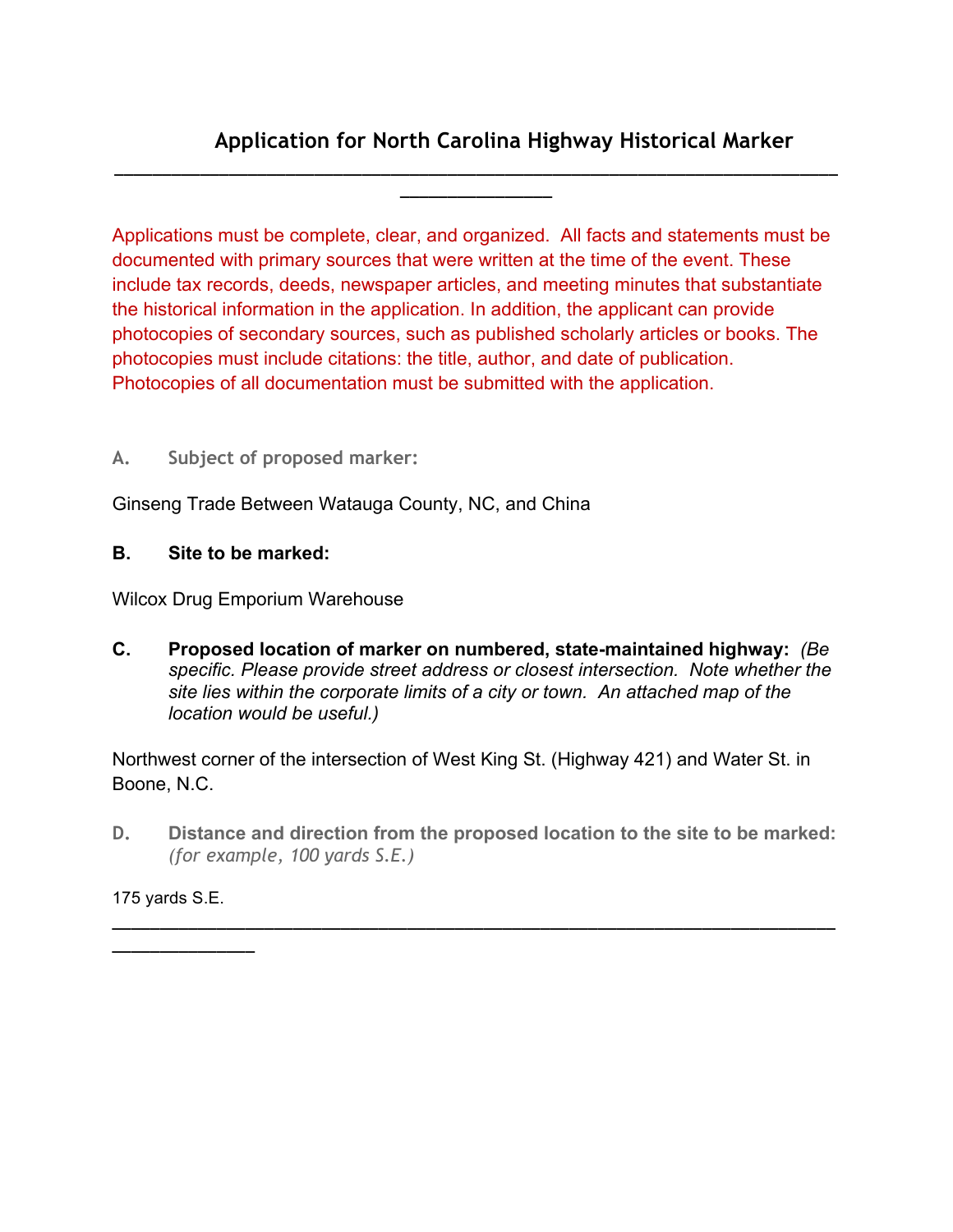## **E. Historical essay:** *(400 to 2,000 words)*

The Appalachian Mountains are one of the most biodiverse regions in the country. The massive variation of microenvironments has created many species of both animals and plants with very specialized niches. American ginseng, or *Panax quinquefolius*, is one of these species that has found an uncommon microhabitat in which to survive and thrive. People looking for this plant know the signs of this microenvironment, such as the presence of sarsaparilla, bloodroot, and may apple, along with steep, rocky terrain.<sup>1</sup> The area also needs to be a mixed mesophytic forest, with hickories and oaks in the valleys and maples, hemlocks, and mountain laurels on the slopes.<sup>2</sup> People who harvest and profit from the ginseng root are called "'sang hunters." The tradition of hunting 'sang is often passed down through the generations of Appalachian families.<sup>3</sup>

The root of the American ginseng plant is valuable because of its medicinal value globally, particularly in China. The root often resembles a human shape, with torso and limbs. The Chinese term *jen-shen*, which is the origin for the English word ginseng, literally means "image of man." Based on the Doctrine of Signature from botany, it is seen as a cure-all for the whole body.<sup>4</sup> The root has multiple bioactive components. The main one is ginsenosides, which is a group of steroidal saponins.<sup>5</sup> China also has a variation of ginseng called Chinese ginseng, or *Panax ginseng*, found primarily in the Manchurian region of the country. It was so highly sought after in China for its healing properties that it was harvested to near extinction.6

Prior to the American Revolution, China traded with French fur traders, who often acquired the root from Canadian Mohawks, and with British trade ships coming from the American colonies.<sup>7</sup> Following American independence, shipping merchants quickly outfitted a fast copper-bottomed trade vessel to carry on the trade of ginseng and other products with China in 1783. The ship, called the *Empress of China*, arrived in China on February 22, 1784, and was the first trade connection between China and the fledgling United States. Prized among its goods were 3,300 pounds of American ginseng from the Appalachian Mountains. $^8$  During the nineteenth century, over 95% of the wild

 <sup>1</sup> David A. Taylor, *Ginseng, the divine root* (Chapel Hill, NC: Algonquin Books of Chapel Hill, 2006) 101. <sup>2</sup> Taylor, *Ginseng*, 107.

<sup>3</sup> Jackie Greenfield and Jeanine M. Davis, *Collection to Commerce: Western North Carolina Non-Timber Forest Products and Their Markets* (Raleigh, NC: North Carolina State University, 2003) 55.

<sup>4</sup> Alvar W. Carlson, "Ginseng: America's Botanical Drug Connection to the Orient," *Economic Botany* 40, no. 2 (1986): 235.

<sup>5</sup> Greenfield, *Collection to Commerce*, 47.

<sup>6</sup> Taylor, *Ginseng*, 102.

 $<sup>7</sup>$  Carlson, "Ginseng," 234-235.</sup>

<sup>8</sup> Taylor, *Ginseng*, 119. This one shipment was the beginning of a flourishing ginseng trade between the two nations.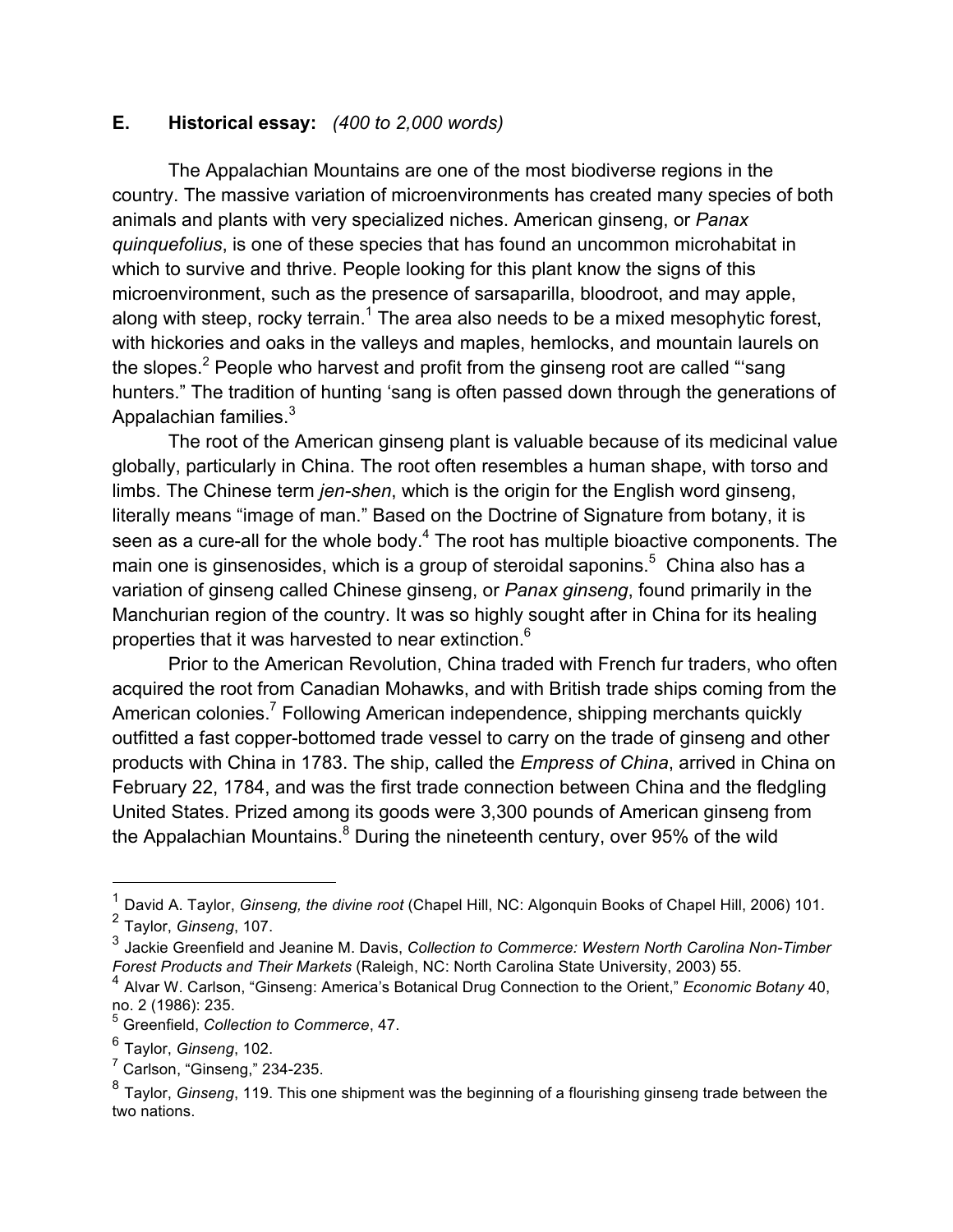ginseng that was harvested in the United States was exported to China and Hong Kong. Over 1.8 million pounds of wild ginseng were exported to China between 1821-1899.<sup>9</sup>

Western North Carolina was a part of this global ginseng trade. Watauga County had multiple locals who were 'sang hunters in the nineteenth century. Most well known was Bacchus Smith, who harvested ginseng from the local mountains and dried out the root in a barn near modern Vilas, NC. Smith then sold his dried ginseng to a Dr. Hailen, a Philadelphian who had relocated to Haywood County, NC. Ginseng roots were dried out to allow them to be transported over long distances.<sup>10</sup> Less well known was a female 'sang hunter named Betsy Calloway from Foscoe, NC, during the mid to late nineteenth century. She is said to have "dug many a pound of 'sang with a child strapped to her back."<sup>11</sup> She would harvest the ginseng and sell it to regional dealers in Abingdon, VA, and Blountville, TN, for ten cents a pound. Like many 'sang hunters, this was only part of her personal economic contribution to her family and the region. She was also a master sugar maker and cooked and cleaned for some of the wealthier families in the area.<sup>12</sup>

There is even evidence of wild-stimulated ginseng agriculture in early Watauga County. Wild-stimulated ginseng is produced when a farmer plants ginseng in an area that matches the microenvironment of wild ginseng and takes a relatively laissez-faire approach to the root once it is planted. It often takes years before the grower can expect to see a return on the ginseng.<sup>13</sup> The largest historic example of wild-stimulated ginseng agriculture in Watauga County can be found near Sugar Grove, where one of Newton Banner's sons cultivated a quarter acre of ginseng. Many other residents would have a small patch of ginseng in a shady corner of their property.<sup>14</sup>

When hard-paved roads came to Boone, NC, in the 1920s and 1930s, the town was connected to the global marketplace like never before.<sup>15</sup> Local export companies like Appalachian Evergreen Co. and, in particular, Wilcox Drug Co. traded local botanical products, including dried ginseng root, with the global marketplace.<sup>16</sup> The market for ginseng did not decrease in the twentieth century. Over 14.5 million pounds

<sup>।&</sup>lt;br>9 U.S. Treasury Dept., Statistics Bureau. "Annual Reports." *Foreign Commerce and Navigation*. (Washington DC, 1821-1899) 1.

<sup>10</sup> John Preston Arthur, *A History of Watauga History, North Carolina with Sketches of Prominent Families* (Richmond, VA: Everett Waddey Co., 1915) 221-222.

Doris Cline Ward and Charles D. Biddix, *The Heritage of Old Buncombe County*, Volume 1 (Buncombe County, NC: Old Buncombe County Genealogical Society, 1981), 331.

<sup>11</sup> Arthur, *Watauga County*, 190.

<sup>12</sup> Arthur, *Watauga County*, 190-191.

<sup>13</sup> Taylor, *Ginseng*, 124.

<sup>14</sup> Arthur, *Watauga County*, 222.

<sup>15</sup> Daniel Jay Whitener, *History of Watauga County: A souvenir of Watauga Centennial* (Boone, NC: 1949) 50*.*

<sup>16</sup> J. Daniel Pezzoni and Tony N. VanWinkle, *The Architectural History of Watauga County, North Carolina* (Durham, NC: BW&A Books, 2009) 76.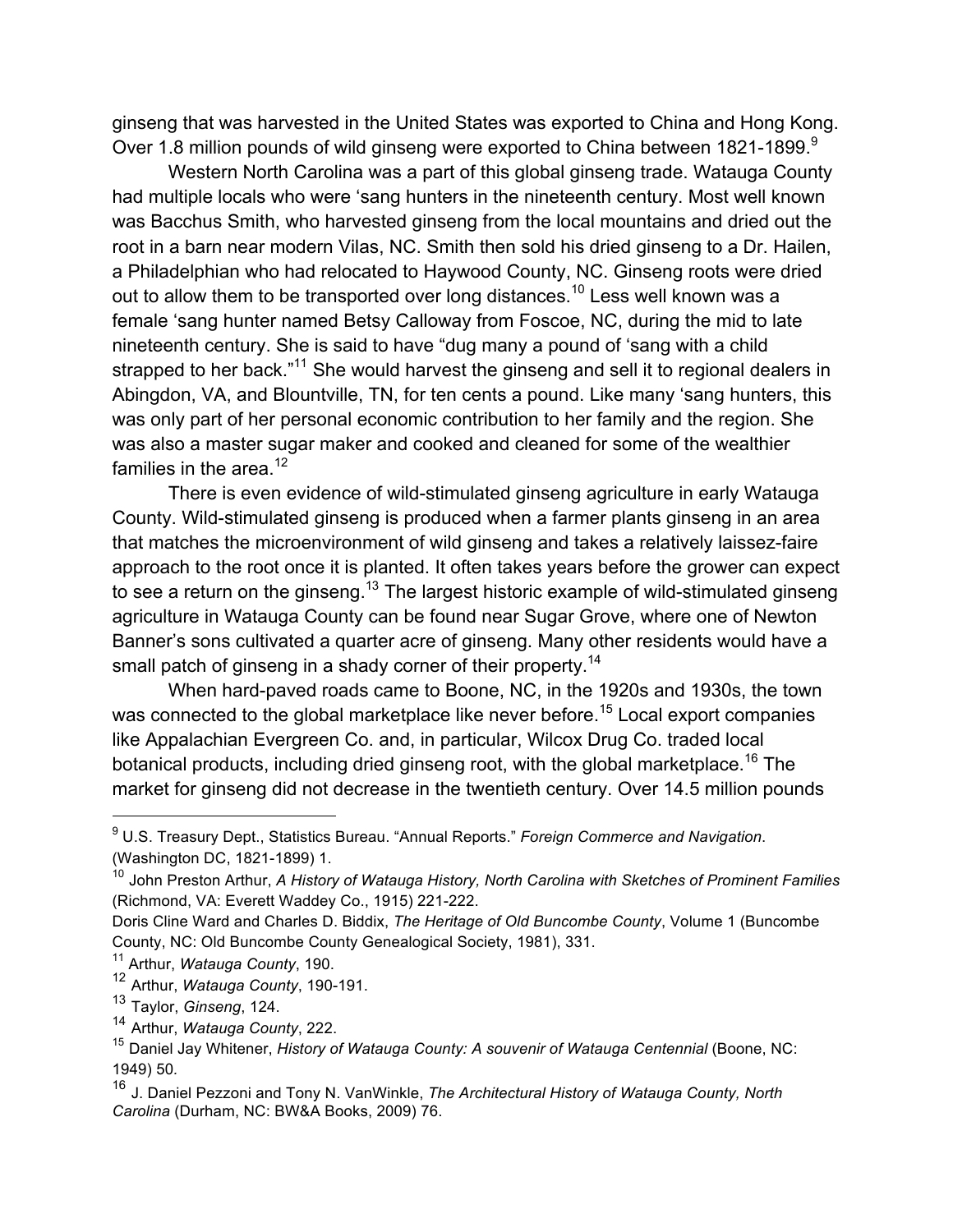of ginseng were exported to Hong Kong and China from 1900-1983, although this represented only 91% of the ginseng exported from the United States.<sup>17</sup>

Wilcox Drug Co. started in 1900 when General Grant Wilcox moved to Watauga County from Ashe County after selling his mercantile store. Prior to this, Grant Wilcox sold botanical goods to his father-in-law, Felix McGuire, who operated a botanical drug business in Ashe County. Grant Wilcox took the idea of selling local botanical goods and made it the focus of his new drug company in Boone.<sup>18</sup> By 1976, Wilcox Drug Co. was the largest purchaser of botanical goods in the United States. The Appalachian Evergreen Co. and Wilcox Drug Co. would eventually merge to become Wilcox Natural Products in 1982 when Zuellig Group North America, a Swiss firm, bought out the companies. Wilcox Natural Products closed in 2000.<sup>19</sup> They were at the forefront of the Southern Appalachian ginseng trade with China during the twentieth century.

The original location of the Grant Wilcox store on the south side of Howard Street no longer stands. In 1944, Charles Wilcox moved his company to a warehouse across Howard Street, and then expanded into adjacent warehouses that became collectively known as the Wilcox Emporium Warehouse. His successor, Kenneth Wilcox, in 1971 bought the warehouse to the east of the original warehouse, which at the time was a furniture store. The warehouse complex today is home to several restaurants and student housing.<sup>20</sup>

People in Watauga County still participate in the ginseng trade, selling sometimes hundreds of pounds of ginseng to registered dealers in the county. Between 1996 and 2013, Watauga County ginseng dealers recorded 3,812 pounds of wild dried ginseng harvested and sold to them by locals. The most ginseng harvested in recent memory was in 2007 when 367 pounds of wild dried ginseng were harvested and sold to dealers.<sup>21</sup> In 2014, Watauga County sold 254.26 pounds of wild dried ginseng to registered dealers. The same year, traders sold 16.68 pounds of wild-stimulated ginseng. The county and surrounding area is also home to a flourishing trade in illegal and poached ginseng. America still exports 90% of its harvested wild ginseng to China $22$ 

 <sup>17</sup> U.S. Treasury Dept., Statistics Bureau, "Annual Reports," *Foreign Commerce and Navigation* (Washington DC, 1900-1983) 1.<br><sup>18</sup> Dessin William DC, 1900-1983) 1.

<sup>18</sup> Roger D Wright, *A Brief History of Wilcox Drug Co*. (1997) 1-2.

<sup>19</sup> Wright, *Wilcox Drug Co*., 1.

<sup>20</sup> Wright, *Wilcox Drug Co*., 1-2.

Pezzoni, *Watauga County*, 313-314.

<sup>21</sup> North Carolina Department of Agriculture and Consumer Services, *Historic NC Ginseng Harvest Information*, (Raleigh, NC: 2014) 1.

<sup>22</sup> North Carolina Department of Agriculture and Consumer Services, *Current NC Ginseng Harvest Information*, (Raleigh, NC: 2014) 1.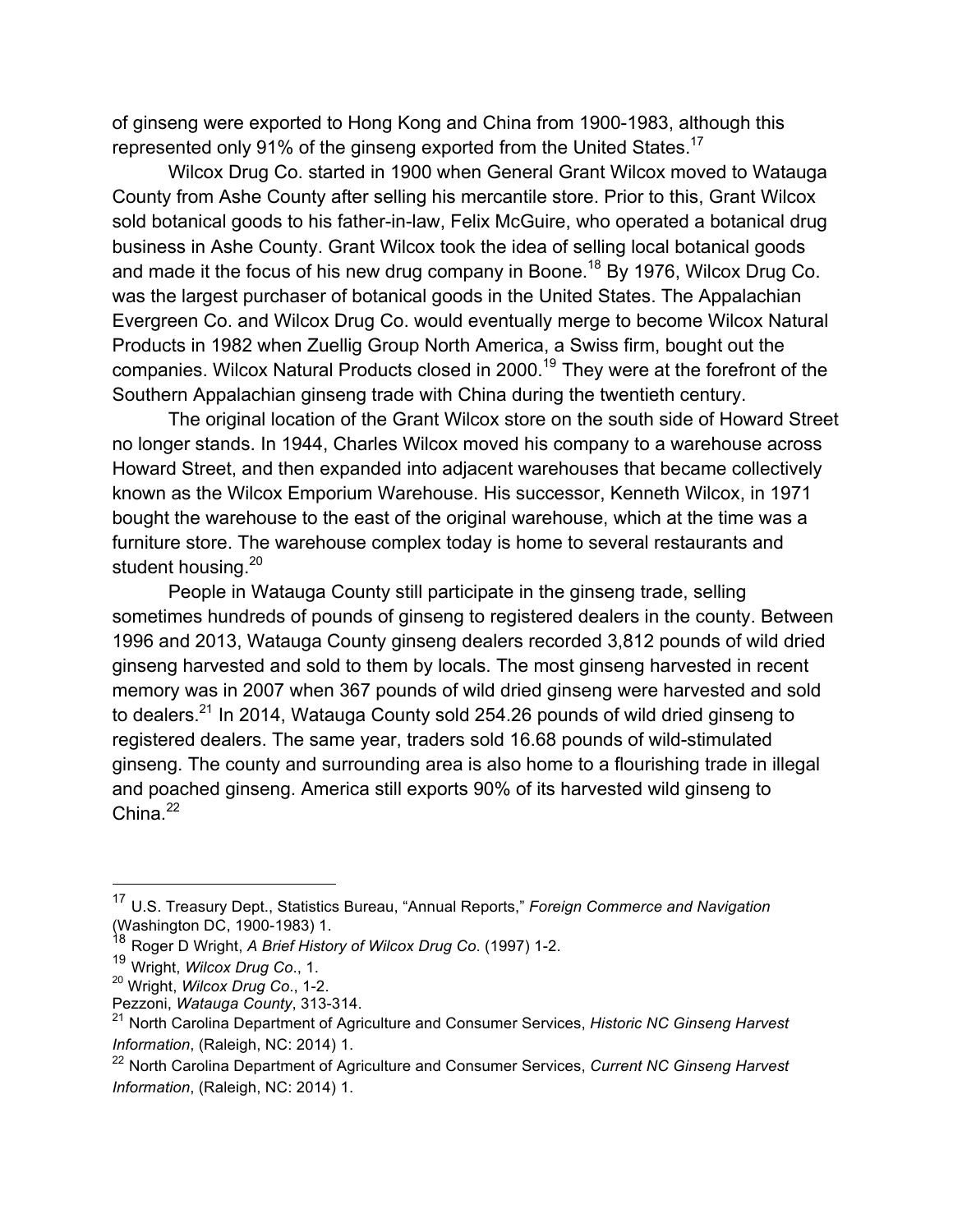Suggested inscriptions:

1<sup>st</sup> Choice

Ginseng Trade with China

Native root prized for its medicinal uses in China. Harvested by locals since the 1800s. Traded by Wilcox Drug in Boone 1900-2000.

2<sup>nd</sup> Choice

Ginseng Trade with China

Prized medicinal root reaped by locals Betsy Calloway and Bacchus Smith for China trade in 1800s, sold 1900s by Wilcox Drug, nearby.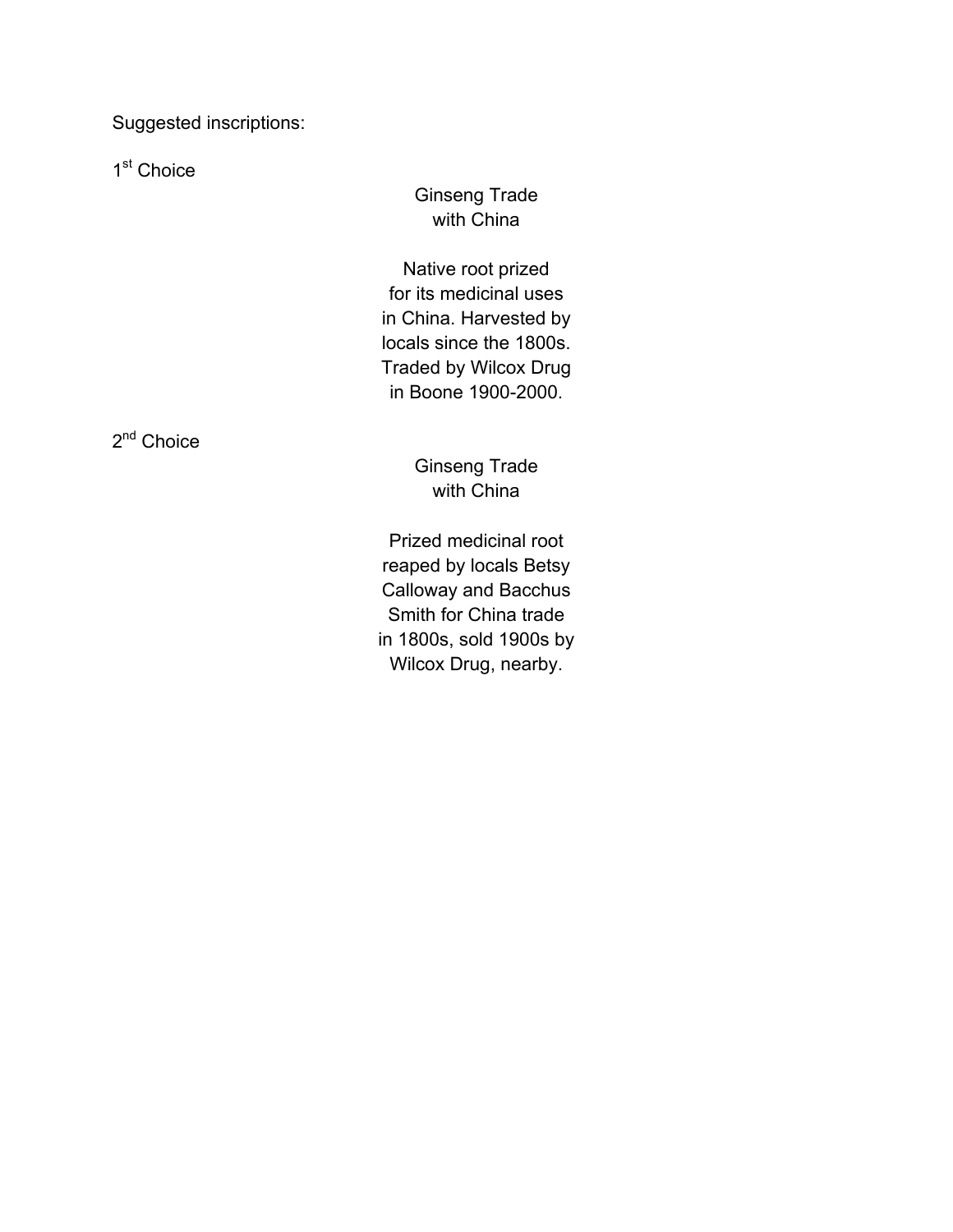## **F. Bibliography:** *(primary and secondary sources)*

**\_\_\_\_\_\_\_\_\_\_\_\_\_**

Arthur, John Preston. A History of Watauga History, North Carolina with Sketches of Prominent Families. Richmond, VA: Everett Waddey Co., 1915.

**\_\_\_\_\_\_\_\_\_\_\_\_\_\_\_\_\_\_\_\_\_\_\_\_\_\_\_\_\_\_\_\_\_\_\_\_\_\_\_\_\_\_\_\_\_\_\_\_\_\_\_\_\_\_\_\_\_\_\_\_\_\_\_\_\_\_\_\_\_\_\_\_\_\_\_\_**

Carlson, Alvar W. "Ginseng: America's Botanical Drug Connection to the Orient." *Economic Botany* 40, no. 2 (1986): pg 233-249.

Greenfield, Jackie, and Jeanine M. Davis. *Collection to Commerce: Western North Carolina Non-Timber Forest Products and Their Markets*. Raleigh, NC: North Carolina State University, 2003.

North Carolina Department of Agriculture and Consumer Services. *Current NC Ginseng Harvest Information*. Raleigh, NC: 2014.

North Carolina Department of Agriculture and Consumer Services. *Historic NC Ginseng Harvest Information*. Raleigh, NC: 2014.

Pezzoni, J. Daniel, and Tony N. VanWinkle*. The Architectural History of Watauga County, North Carolina*. Durham, NC: BW&A Books, 2009.

Smith, Philip Chadwick Foster. *The Empress of China*. Philadelphia: Philadelphia Maritime Museum, 1984.

Taylor, David A. *Ginseng, the divine root*. Chapel Hill, NC: Algonquin Books of Chapel Hill, 2006.

U.S. Treasury Dept., Statistics Bureau. "Annual Reports." *Foreign Commerce and Navigation*. Washington DC, 1821-1899.

U.S. Treasury Dept., Statistics Bureau. "Annual Reports." *Foreign Commerce and Navigation*. Washington DC, 1900-1983.

Ward, Doris Cline and Charles D. Biddix. *The Heritage of Old Buncombe County*, Volume 1. Buncombe County, NC: Old Buncombe County Genealogical Society, 1981.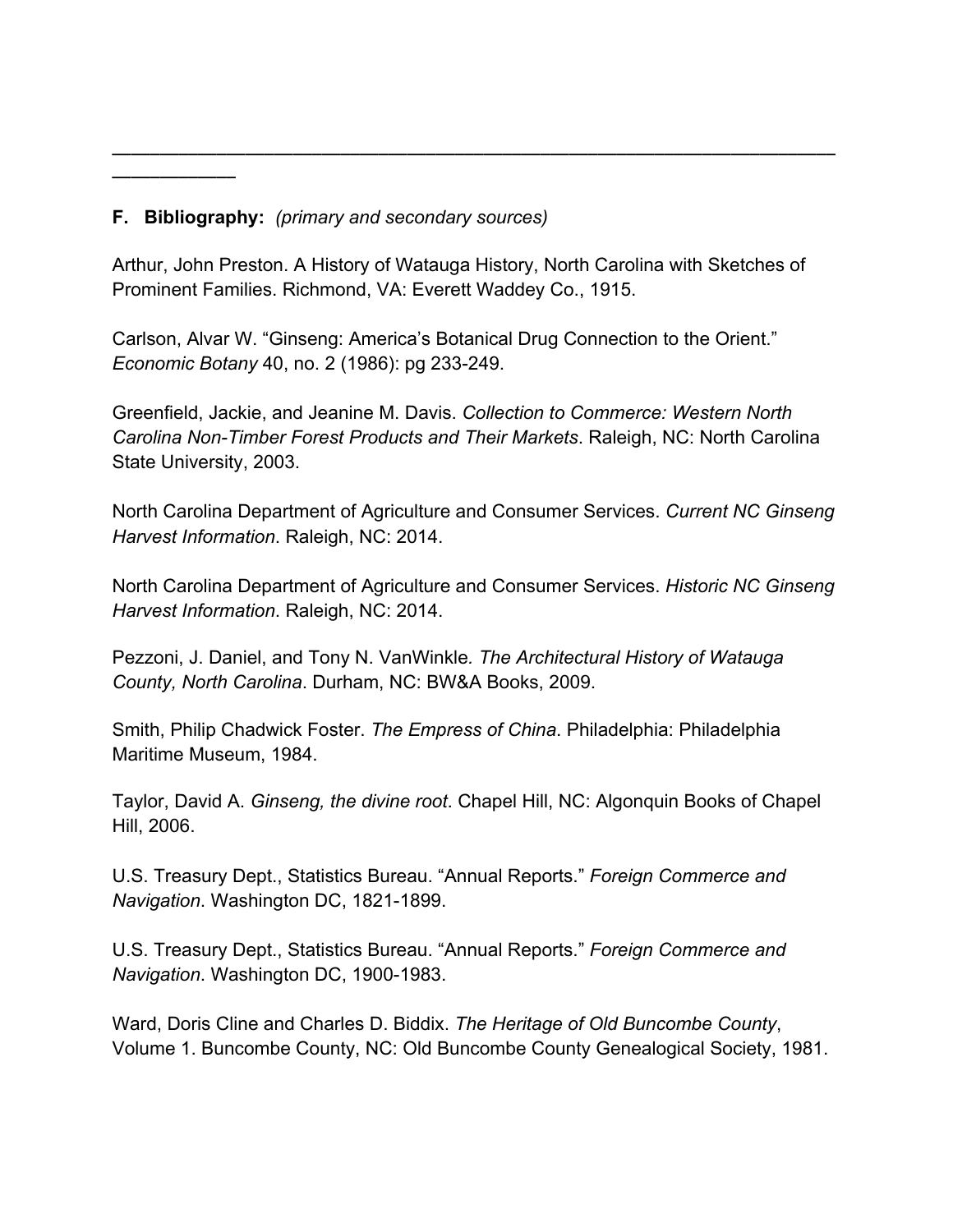Whitener, Daniel Jay. *History of Watauga County: A souvenir of Watauga Centennial*. Boone, NC: 1949.

**\_\_\_\_\_\_\_\_\_\_\_\_\_\_\_\_\_\_\_\_\_\_\_\_\_\_\_\_\_\_\_\_\_\_\_\_\_\_\_\_\_\_\_\_\_\_\_\_\_\_\_\_\_\_\_\_\_\_\_\_\_\_\_\_\_\_\_\_\_\_\_\_\_\_\_\_**

Wright, Roger D. *A Brief History of Wilcox Drug Co*. 1997.

## **G. SUBMITTED BY:**

**\_\_\_\_\_\_\_\_\_\_\_\_\_**

# **Town of Boone Historic Preservation Commission, with assistance from C. Beau Lockard** (name)

**christy.turner@townofboone.net**

(email address)

**Town of Boone Historic Preservation Commission, Department of Planning and Inspection 680 West King Street** (address)

| <b>Boone</b> | N.C.    | 28607      |
|--------------|---------|------------|
| (city)       | (state) | (zip code) |

**(828)268-6960** Date: **March 10, 2015**

(daytime phone number)

**Return address:**

**Research Branch** *Office of Archives and History 461O Mail Service Center*

Raleigh, NC 27699-46101

#### **To email application, please submit to: ansley.wegner@ncdcr.gov**